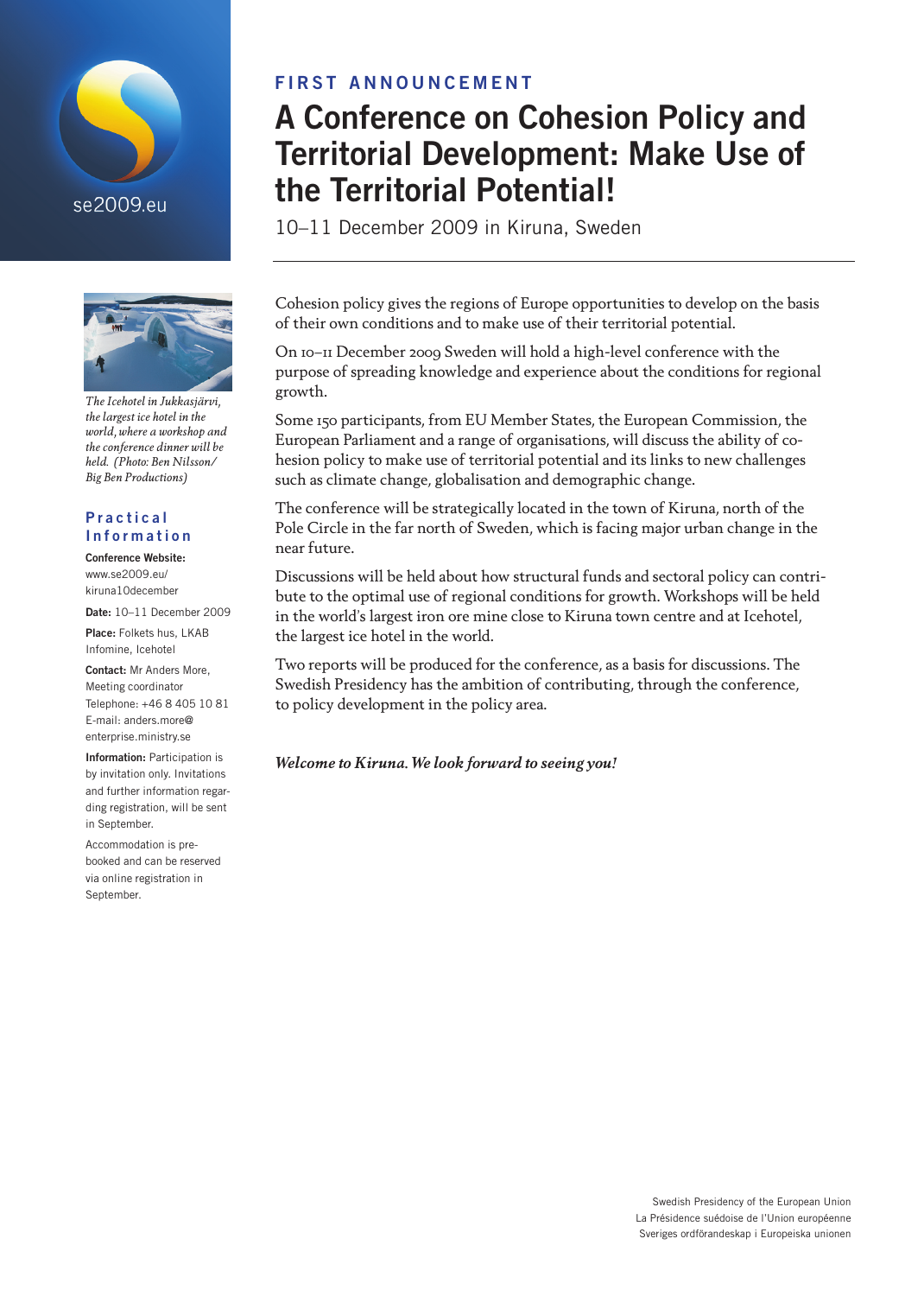

### ROYAL NORWEGIAN MINISTRY OF LOCAL GOVERNMENT AND REGIONAL DEVELOPMENT

Royal Ministry of Local Government and Regional Development The Minister

Your ref

Our ref 09/1931-1 OGO

Date 3.9.2009

#### Dear Madam or Sir,

In connection with the Conference on Cohesion Policy and Territorial Development -Make use of the Territorial Potential - in Kiruna on the 10<sup>th</sup> and 11<sup>th</sup> of December, during the Swedish Presidency, we would like to invite you to Tromsø, Norway on the 7th and 8th of December.

The purpose of the visit is to share experiences on matters of common interest related to exploiting of territorial potential. The focus will be on the Northern and Arctic areas, addressing issues like cross border cooperation, research and innovation and energy. These are issues of importance, not only as an introduction to the conference in Kiruna, but also with regard to the ongoing debate on territorial cohesion and future cohesion policy.

For organisational purposes, we would like to receive an indication of interest by  $1<sup>st</sup>$  of October 2009. More information will follow primo October. In addition to representatives responsible for regional policy in all EU member states, representatives of the Cabinet of Commisioner Pawel Samecki and from the European Commission, DG Regio, will also be invited. The participants will have to cover travel expenses to and accommodation in Norway. There will be a charter flight from Tromsø til Kiruna paid for by the Ministry of Local Government and Regional Development.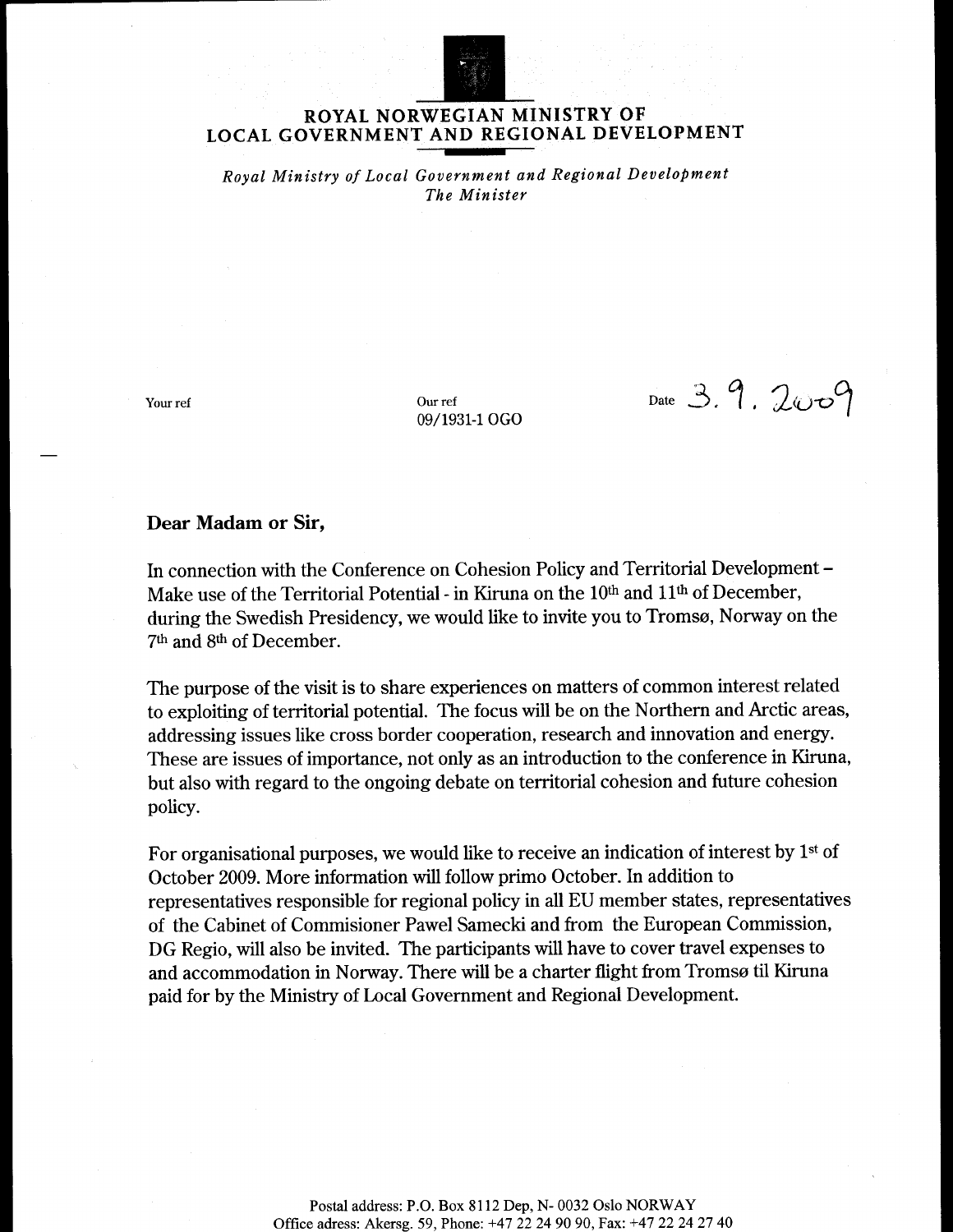If you have questions please contact Counsellor for Regional and Local Affairs, Mr. Arve Skjerpen, tel +32 22 38 74 64/arvs@mfa.no

RSVP: Kristin Larsen, Mission of Norway to the European Union, tel +32 2 22 38 74 85/krla@mfa.no

It is my pleasure to welcome you to Norway in December.

Yours sincerely

Magnul Religion Report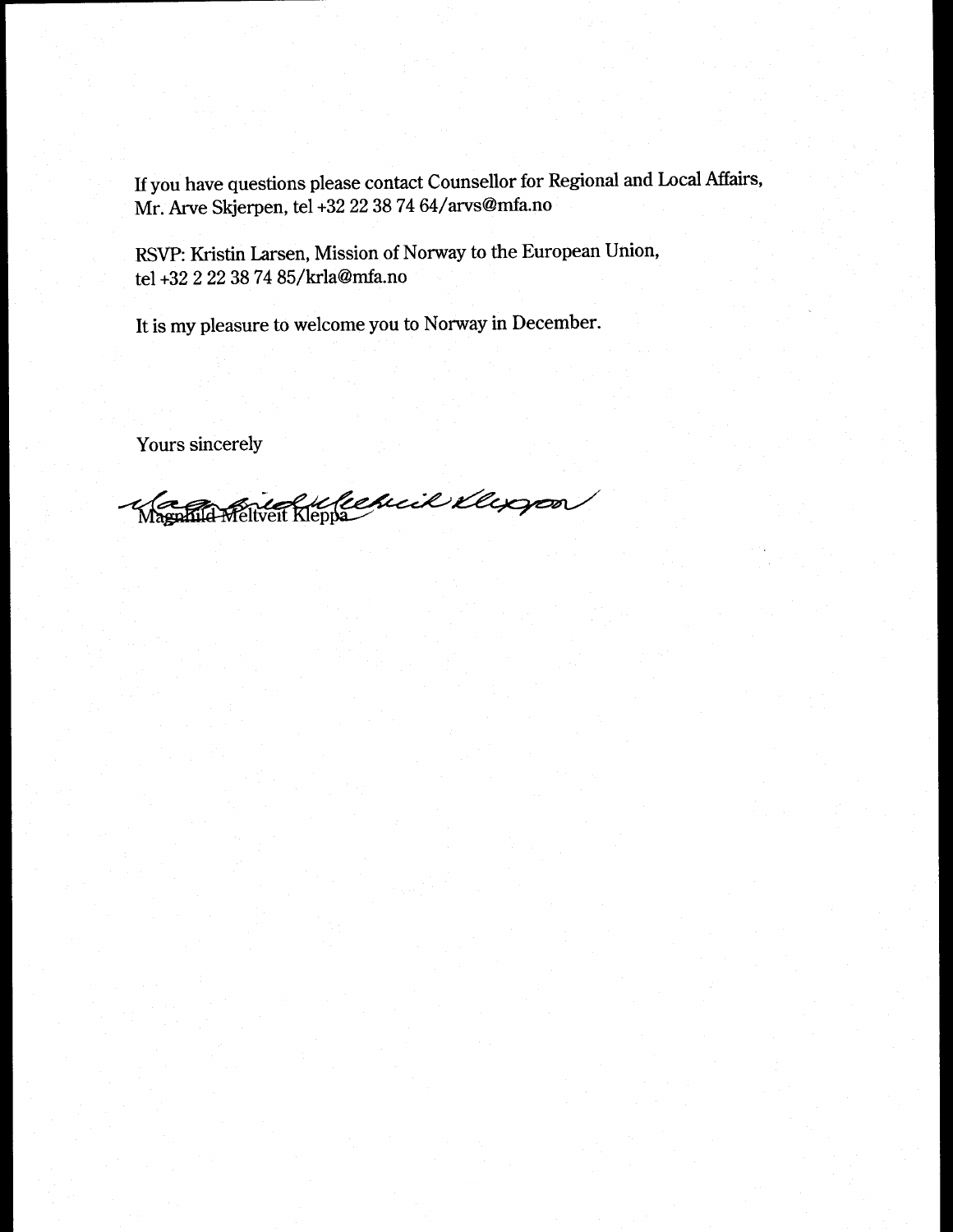

## PRELIMINARY PROGRAMME

# A conference on cohesion policy and territorial development: Make use of the territorial potential!

10-11 December 2009 in Kiruna, Sweden

| <b>Wednesday 9 December</b> |  |  |
|-----------------------------|--|--|
|-----------------------------|--|--|

19.00–22.00 Buffet Dinner at Hotel Ferrum

## Thursday 10 December

| 09.30-11.45  | <b>Opening session, Folkets Hus, Kiruna</b>                                                                                                                       |
|--------------|-------------------------------------------------------------------------------------------------------------------------------------------------------------------|
| 09.30        | Introduction<br>Willy Silberstein, moderator                                                                                                                      |
| 09.40        | Welcome<br>Jöran Hägglund, State Secretary,<br>Ministry of Enterprise, Energy and Communications, Sweden                                                          |
| 09.55        | Presentation Norrbotten county<br>Per-Ola Eriksson, County Governor                                                                                               |
| 10.10        | Territorial cohesion - how to release the potential of all regions<br>Danuta Hübner, Chair of the Committee on Regional Development<br>of the European Parliament |
| 10.30        | Standpoint on the future of EU regional policy<br>Pawel Samecki, Commissioner for Regional Policy                                                                 |
| <b>II.00</b> | Spatial planning and the transformation of the city of Kiruna<br>Lars-Eric Aaro, LKAB<br>Mariann Nordmark, Municipality of Kiruna                                 |
| II.40        | Questions and summary of the first session<br>Willy Silberstein, moderator                                                                                        |
| II.45        | Lunch at Hotel Ferrum                                                                                                                                             |
| 13.15        | Bus to parallel workshops<br>Town guiding on the bus                                                                                                              |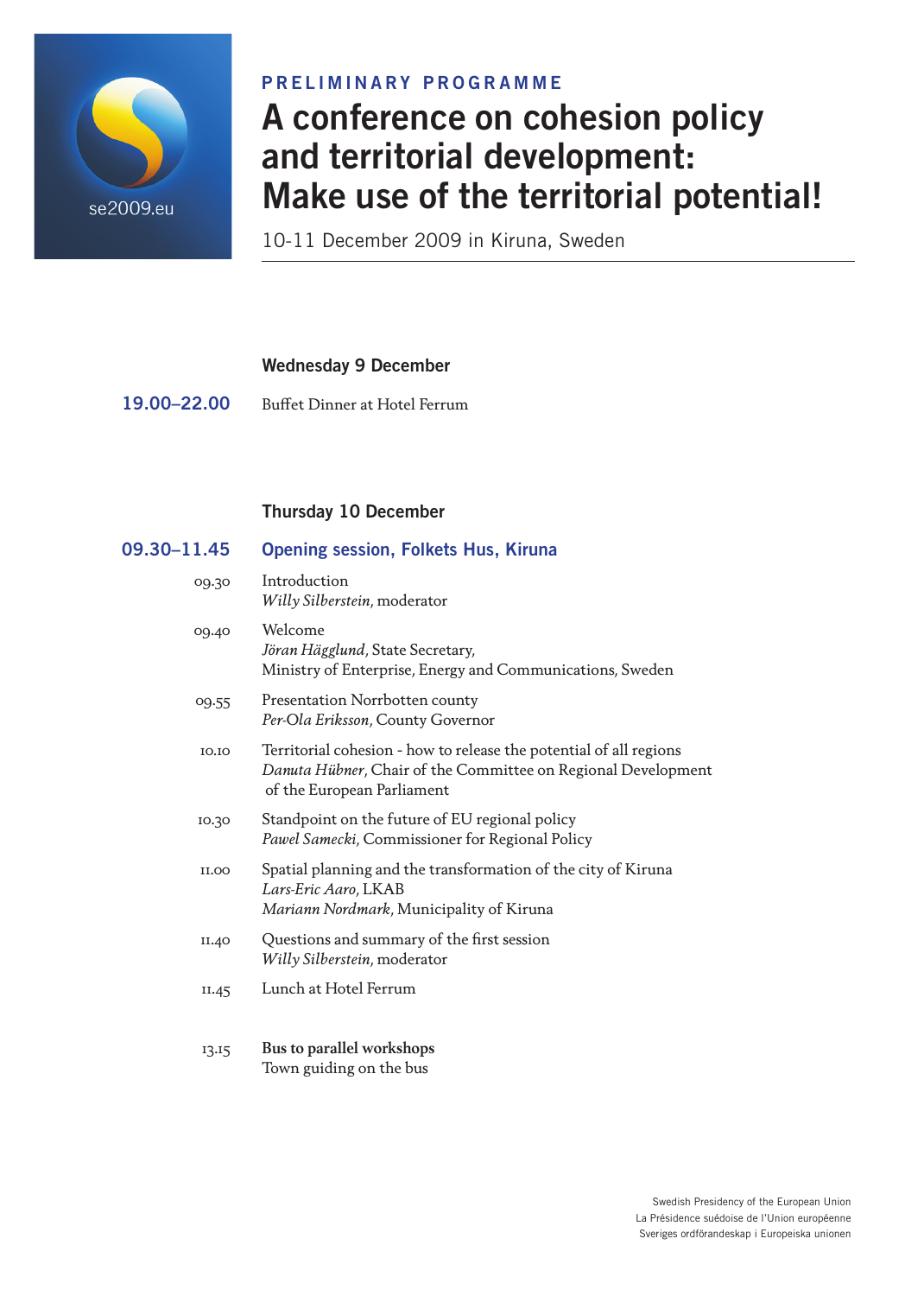#### Workshops

### 14.00–16.45 Workshop 1 – LKAB Infomine

Territorial potentials for European regions and tools for further development The territorial potential can be determined by many factors such as geographical location, access to markets and capital, natural resources as land, raw materials and energy resources. Also labour force, including skills of the labour force, can be mentioned together with more intangible territorial capital as culture, creativity and governance. The territorial potential can be released through policies and actions at different levels. Cohesion Policy is one of the most important tools in this respect.

| Welcome to LKAB<br>14.05<br>Lotta Fogde, LKAB<br>What are the territorial potentials in different European regions?<br>14.15<br>Erik Gløersen, Nordregio<br>Coffee and refreshments<br>14.45<br>Possibilities for cohesion policy to make use of the territorial potential<br>15.15<br>- Structural funds programmes as tools for positive development<br>Katarína Mathernová, Regional Policy DG<br>Project presentation<br>15.40<br>Susanne Rostmark, FriGeo<br>16.10<br>of territorial potentials<br>Betty-Ann Bryce, OECD<br>Conclusions<br>16.35<br>Kai Böhme, moderator | 14.00 | Introduction<br>Kai Böhme, moderator                                           |
|-------------------------------------------------------------------------------------------------------------------------------------------------------------------------------------------------------------------------------------------------------------------------------------------------------------------------------------------------------------------------------------------------------------------------------------------------------------------------------------------------------------------------------------------------------------------------------|-------|--------------------------------------------------------------------------------|
|                                                                                                                                                                                                                                                                                                                                                                                                                                                                                                                                                                               |       |                                                                                |
|                                                                                                                                                                                                                                                                                                                                                                                                                                                                                                                                                                               |       |                                                                                |
|                                                                                                                                                                                                                                                                                                                                                                                                                                                                                                                                                                               |       |                                                                                |
|                                                                                                                                                                                                                                                                                                                                                                                                                                                                                                                                                                               |       |                                                                                |
|                                                                                                                                                                                                                                                                                                                                                                                                                                                                                                                                                                               |       |                                                                                |
|                                                                                                                                                                                                                                                                                                                                                                                                                                                                                                                                                                               |       | Services of general interest - The importance of public goods to make best use |
|                                                                                                                                                                                                                                                                                                                                                                                                                                                                                                                                                                               |       |                                                                                |

#### 16.45 **Bus to ICEHOTEL, Jukkasjärvi**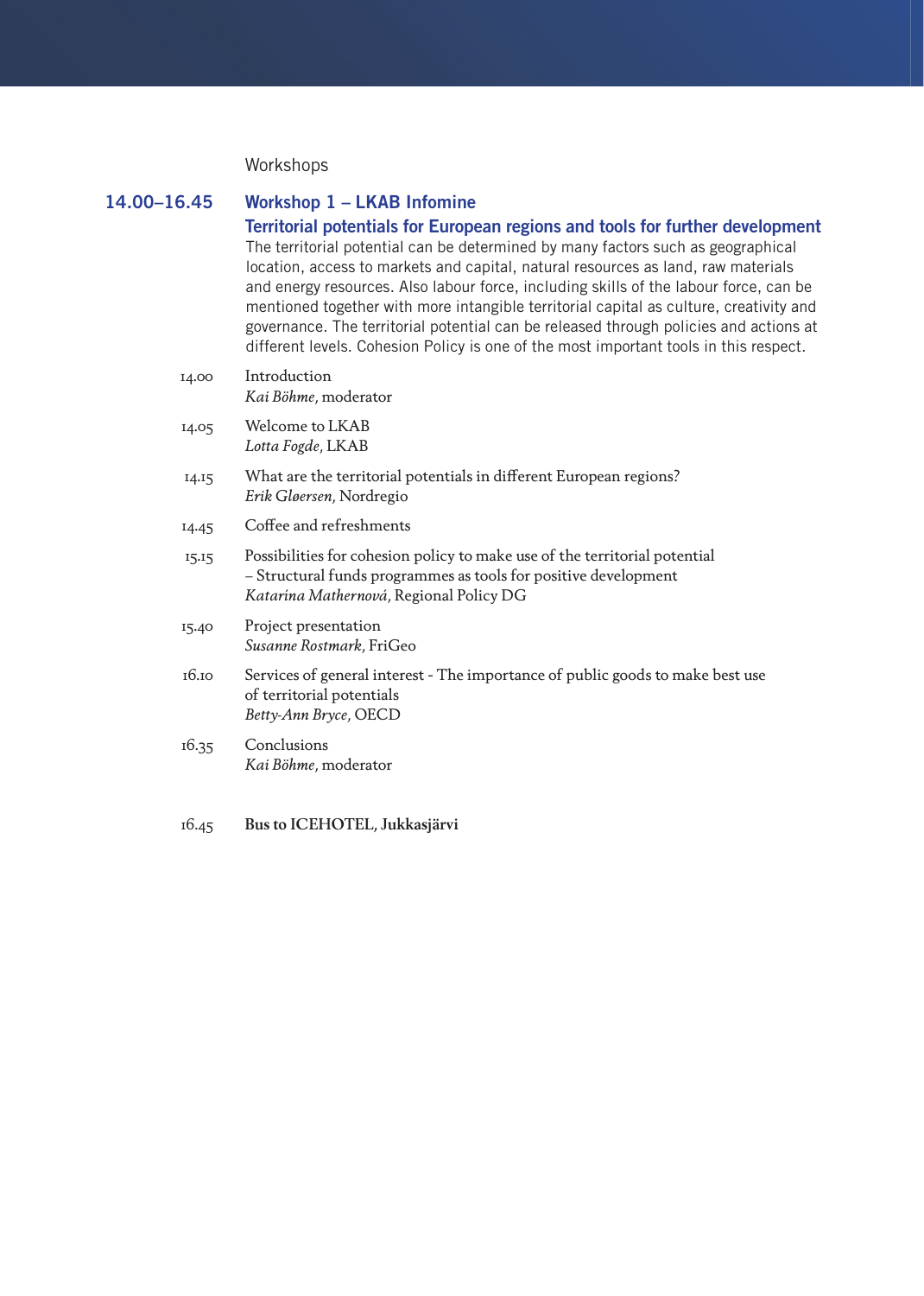## 14.15–16.50 Workshop 2 – ICEHOTEL, Jukkasjärvi Challenges affecting Europe's regional future

Globalisation, demography and ageing population, climate change and access to sustainable and competitive energy are some of the most serious challenges that will impact on the development of Europe's economies and societies over the coming years. Regions are affected very differently by each challenge, but they can also give rise to new solutions and business developments such as e-health and production of renewable energy.

| 14.15 | Introduction<br>Willy Silberstein, moderator                                                                                                                          |
|-------|-----------------------------------------------------------------------------------------------------------------------------------------------------------------------|
| 14.20 | Regions 2020 - An assessment of future challenges for EU regions<br>Wolfgang Münch, Regional Policy DG                                                                |
| 14.55 | ICEHOTEL - Presentation on their work towards the goal of being<br>CO <sub>2</sub> negative by the year 2015<br><i>Yngve Bergqvist</i> , Icehotel                     |
| 15.15 | Coffee and refreshments                                                                                                                                               |
| 15.45 | Regional strategies and demographic ageing -<br>Effects of the demographic change and how to handle the challenge<br>Belinda Wadsworth, Age Concern and Help the Aged |
| 16.15 | Project presentation<br>Agneta Granström, E-health                                                                                                                    |
| 16.45 | Conclusions<br>Willy Silberstein, moderator                                                                                                                           |
|       | Change into warm clothes                                                                                                                                              |

## 17.15–23.00 Evening session, ICEHOTEL, Jukkasjärvi

| $17.15 - 18.45$ | First group: presentation of ICEHOTEL, guided tour in the hotel and<br>the production area  |
|-----------------|---------------------------------------------------------------------------------------------|
| 17.15           | Participants from the workshop at LKAB Infomine arrives at Icehotel                         |
|                 | Change into warm clothes                                                                    |
| 17.45-19.15     | Second group: presentation of ICEHOTEL, guided tour in the hotel and<br>the production area |
| 20.00           | Dinner and entertainment at ICEHOTEL restaurant (indoors)                                   |
|                 |                                                                                             |
| 23.00           | <b>Bus to Kiruna</b>                                                                        |